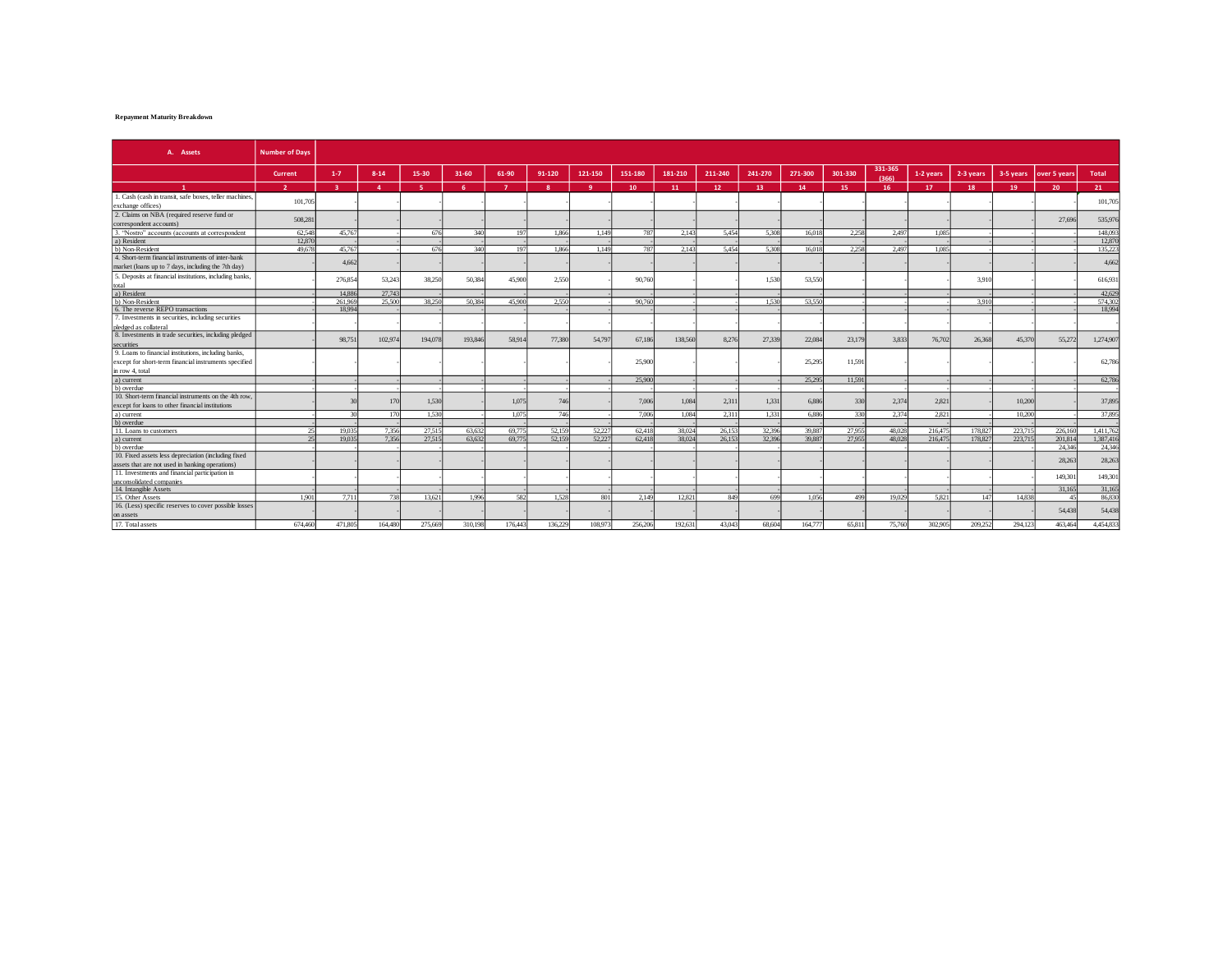| <b>B. Liabilities and Equity</b>                                                         | <b>Number of Days</b> |                |                |          |        |                |              |         |         |            |                 |         |         |           |                  |           |           |           |              |           |
|------------------------------------------------------------------------------------------|-----------------------|----------------|----------------|----------|--------|----------------|--------------|---------|---------|------------|-----------------|---------|---------|-----------|------------------|-----------|-----------|-----------|--------------|-----------|
|                                                                                          | Current               | $1 - 7$        | $8 - 14$       | 15-30    | 31-60  | 61-90          | 91-120       | 121-150 | 151-180 | 181-210    | 211-240         | 241-270 | 271-300 | 301-330   | 331-365<br>(366) | 1-2 years | 2-3 years | 3-5 years | over 5 years | Cami      |
|                                                                                          |                       | $\overline{a}$ | $\overline{A}$ | <b>E</b> | 6.     | $\overline{7}$ | $\mathbf{R}$ | -9      | 10      | 11         | 12 <sup>°</sup> | 13      | 14      | 15        | 16               | 17        | 18        | 19        | 20           | 21        |
| 1. Deposits of clients, except for deposits of banks<br>and other financial institutions | 2,241,165             | 3.20           | 5,26           | 52,639   | 16,033 | 10,580         | 163,580      | 46,38   | 78,416  | 372,445    | 44.07           | 47,944  | 10,998  | 176,57    | 5.208            | 57,851    | 42,15     | 35,791    | 90,864       | 3,501,156 |
| a) deposits of individuals                                                               | 977,941               |                |                |          |        |                |              |         |         |            |                 |         |         |           |                  |           |           |           | 164          | 978,105   |
| b) demand deposits of legal entities (the current                                        |                       |                |                |          |        |                |              |         |         |            |                 |         |         |           |                  |           |           |           |              |           |
| (including current accounts of non-bank financial                                        | 1.263.224             |                |                |          |        |                |              |         |         |            |                 |         |         |           |                  |           |           |           |              | 1,263,224 |
| institutions), and including check accounts)                                             |                       |                |                |          |        |                |              |         |         |            |                 |         |         |           |                  |           |           |           |              |           |
| c) deposits of individuals with unexpired payback                                        |                       |                |                |          |        |                |              |         |         |            |                 |         |         |           |                  |           |           |           |              |           |
| term                                                                                     |                       | 2.302          | 1,760          | 2.605    | 10,803 | 2.888          | 3.910        | 12,259  | 12,016  | 42,975     | 26,570          | 13,444  | 7.938   | 6.234     | 5.208            | 57,801    | 21,753    | 35,791    |              | 266,257   |
| d) deposits of legal entities with unexpired payback                                     |                       |                |                |          |        |                |              |         |         |            |                 |         |         |           |                  |           |           |           |              |           |
| term                                                                                     |                       | 90             | 3,500          | 50,034   | 5.230  | 7,692          | 159,670      | 34,128  | 66,400  | 329,470    | 17,500          | 34,500  | 3,060   | 170,336   |                  | 50        | 20,400    |           | 90,699       | 993,569   |
| e) term deposits of individuals with expired payback                                     |                       |                |                |          |        |                |              |         |         |            |                 |         |         |           |                  |           |           |           |              |           |
| f) term deposits of legal entities with expired                                          |                       |                |                |          |        |                |              |         |         |            |                 |         |         |           |                  |           |           |           |              |           |
| payback                                                                                  |                       |                |                |          |        |                |              |         |         |            |                 |         |         |           |                  |           |           |           |              |           |
| 2. Loans of the NBA                                                                      |                       |                |                |          |        |                |              |         |         |            |                 |         |         |           |                  |           |           |           |              |           |
| "Loro" accounts (correspondent accounts of                                               | 8.312                 |                |                |          |        |                |              |         |         |            |                 |         |         |           |                  |           |           |           | 216          | 8,528     |
| a) Resident                                                                              | 2.446                 |                |                |          |        |                |              |         |         |            |                 |         |         |           |                  |           |           |           | 189          | 2,635     |
| b) Non-Resident                                                                          | 5.866                 |                |                |          |        |                |              |         |         |            |                 |         |         |           |                  |           |           |           | $\gamma$     | 5,893     |
| 4. REPO operations                                                                       |                       |                |                |          |        |                |              |         |         |            |                 |         |         |           |                  |           |           |           |              |           |
| 5. Short-term financial instruments of inter-bank                                        |                       |                |                |          |        |                |              |         |         |            |                 |         |         |           |                  |           |           |           |              |           |
| market (loans up to 7 days, including the 7th day)                                       |                       |                |                |          |        |                |              |         |         |            |                 |         |         |           |                  |           |           |           |              |           |
| 6. Deposits of banks and financial institutions                                          |                       |                |                |          | 5.677  | 32,000         | 641          | 1.416   | 4,770   | 1.170      | 866             | 1.368   | 11.925  | 765       | 1,007            | 11.475    | 93.140    | 10,200    |              | 176,419   |
| a) Resident                                                                              |                       |                |                |          | 5.677  | 32,000         | 641          | 1.416   | 4.770   | 1.170      | 866             | 1.368   | 11.925  | 765       | 1.007            | 11.475    | 93.140    | 10.200    |              | 176,419   |
| b) Non-Resident                                                                          |                       |                |                |          |        |                |              |         |         |            |                 |         |         |           |                  |           |           |           |              |           |
| 7. Loans borrowed from banks (for a period of                                            |                       |                |                |          |        |                |              |         |         |            |                 |         |         |           |                  |           |           |           |              |           |
| more than 7 days)                                                                        |                       |                |                |          |        |                |              |         |         |            |                 |         |         |           |                  |           |           |           |              |           |
| a) Resident<br>b) Non-Resident                                                           |                       |                |                |          |        |                |              |         |         |            |                 |         |         |           |                  |           |           |           |              |           |
| 8. Loans borrowed from other financial institutions.                                     |                       |                |                |          |        |                |              |         |         |            |                 |         |         |           |                  |           |           |           |              |           |
| including international organizations                                                    |                       |                |                | 1.845    | 1,822  | 1.829          | 2.131        | 2.11    | 2.171   | 2.309      | 2.022           | 2.632   | 2.346   | 2.247     | 2.330            | 31,660    | 37.54     | 66,851    | 81.234       | 243,085   |
| 9. Loans and deposits of central and municipal                                           |                       |                |                |          |        |                |              |         |         |            |                 |         |         |           |                  |           |           |           |              |           |
| government bodies                                                                        |                       |                |                |          |        |                |              |         |         |            |                 |         |         |           |                  |           |           |           |              |           |
| 10. Municipal loans and placements                                                       |                       |                |                |          |        |                |              |         |         |            |                 |         |         |           |                  |           |           |           |              |           |
| 11. Mortgage loans purchased by the bank for own                                         |                       |                |                |          |        |                |              |         |         |            |                 |         |         |           |                  |           |           |           |              |           |
|                                                                                          |                       |                |                |          |        |                |              |         |         |            |                 |         |         |           |                  |           |           |           |              |           |
| 12. Payment term, including preference shares,                                           |                       |                |                |          |        |                |              |         |         |            |                 |         |         |           |                  |           |           |           |              |           |
| subordinated debt issued by the bank and other debt                                      |                       |                |                |          |        |                |              |         |         |            |                 |         |         |           |                  |           |           |           |              |           |
| obligations of this nature                                                               |                       |                |                |          |        |                |              |         |         |            |                 |         |         |           |                  |           |           |           |              |           |
| 13. Other liabilities                                                                    | 23,981                | 3.978          | 165            | 419      | 296    | 625            | 590          | 212     | 349     | 238        | 99              | 160     | 8.094   | 127       | 7.638            | 633       | 567       | 879       | 19,287       | 68,33     |
| 14. Equity                                                                               |                       |                |                |          |        |                |              |         |         |            |                 |         |         |           |                  |           |           |           | 457,310      | 457,310   |
| 15. Total liabilities (liabilities plus capital)                                         | 2.273.459             | 7.180          | 5.424          | 54,903   | 23,827 | 45.034         | 166,942      | 50.125  | 85.706  | 376,163    | 47.056          | 52.104  | 33,363  | 179,708   | 16.184           | 101,619   | 173.40    | 113.721   | 648.911      | 4.454.83  |
| 16. Net amount of financial assets (liabilities) for                                     |                       |                |                |          |        |                |              |         |         |            |                 |         |         |           |                  |           |           |           |              |           |
| each period (row 17 in Table A less row 15 in Table<br>B)                                | (1,598,999)           | 464,625        | 159,056        | 220,766  | 286,37 | 131,410        | (30,713)     | 58,849  | 170,501 | (183, 531) | (4,014)         | 16,500  | 131,414 | (113,897) | 59,57            | 201,286   | 35,845    | 180,403   | (185, 447)   |           |